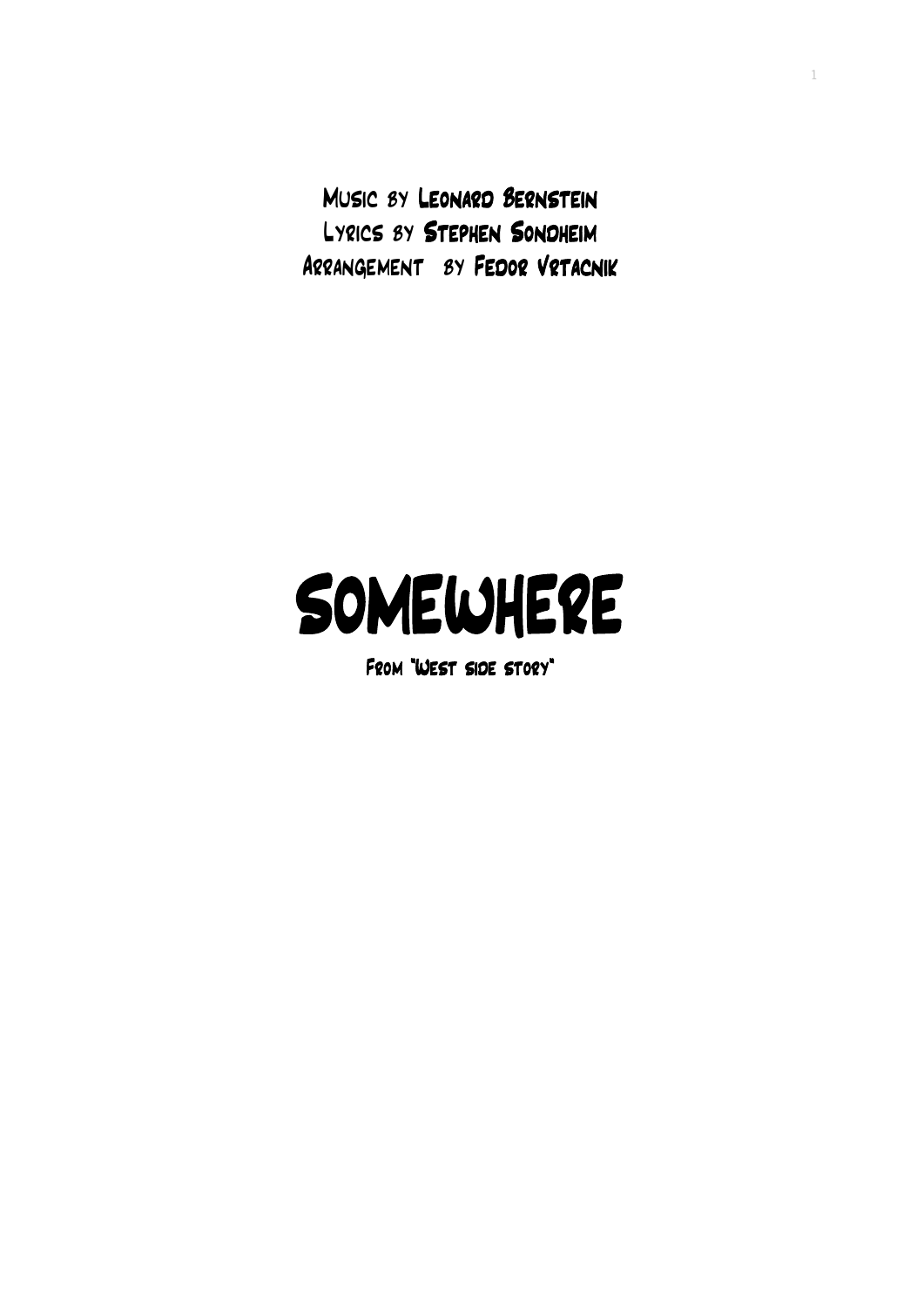## **SOMEWHERE**